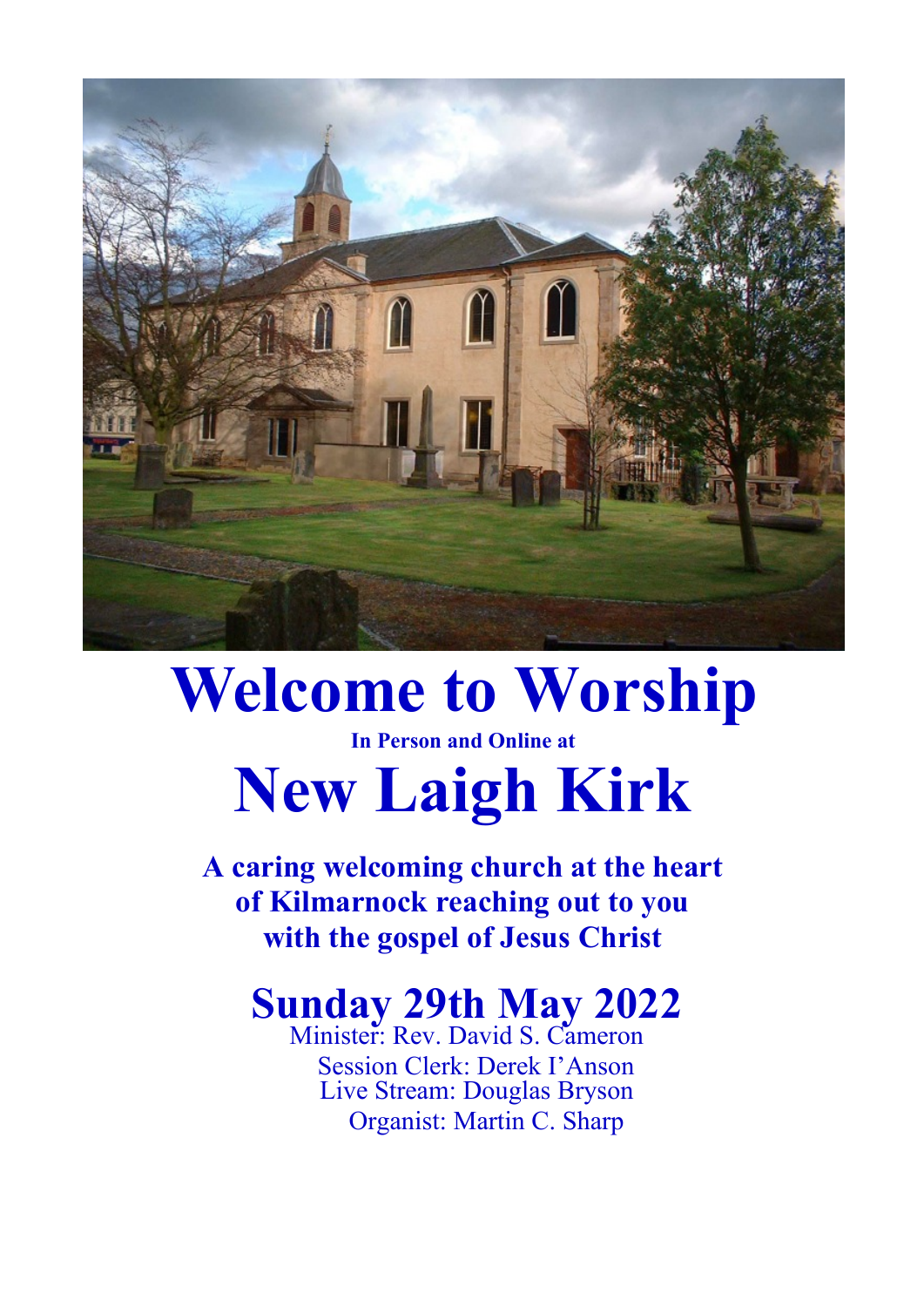#### **Welcome**

A very warm welcome to worship this morning from all at New Laigh Kirk. We are delighted you are here today and hope you enjoy worshipping with us. We especially welcome Rev. George Lind who leads our worship this morning. Please make yourself known to those sitting beside you.

Whether you are a guest or regular attender we invite you to find your welcome place among us, a place to belong, to join in regular worship, to join in the life of our Kirk.

This order of service is posted to help you with the live stream.

Please ensure you log on through the New Laigh Kirk Website http://www.nlk.church/ and click the button watch live Sunday 11.00am.

May God richly bless you in your worship today.

#### **Order of Service**

Call to worship: Psalm 97: 11-12

Hymn 439 Look, ye saints, the sight is glorious! See the Man of Sorrows now, from the fight returned victorious every knee to him shall bow. Crown him! crown him! crown him! crown him! crowns become the Victor's brow.

Crown the Saviour, angels, crown him! Rich the trophies Jesus brings; in the seat of power enthrone him, while the vault of heaven rings. Crown him! crown him! crown him! crown him! crown the Saviour King of kings!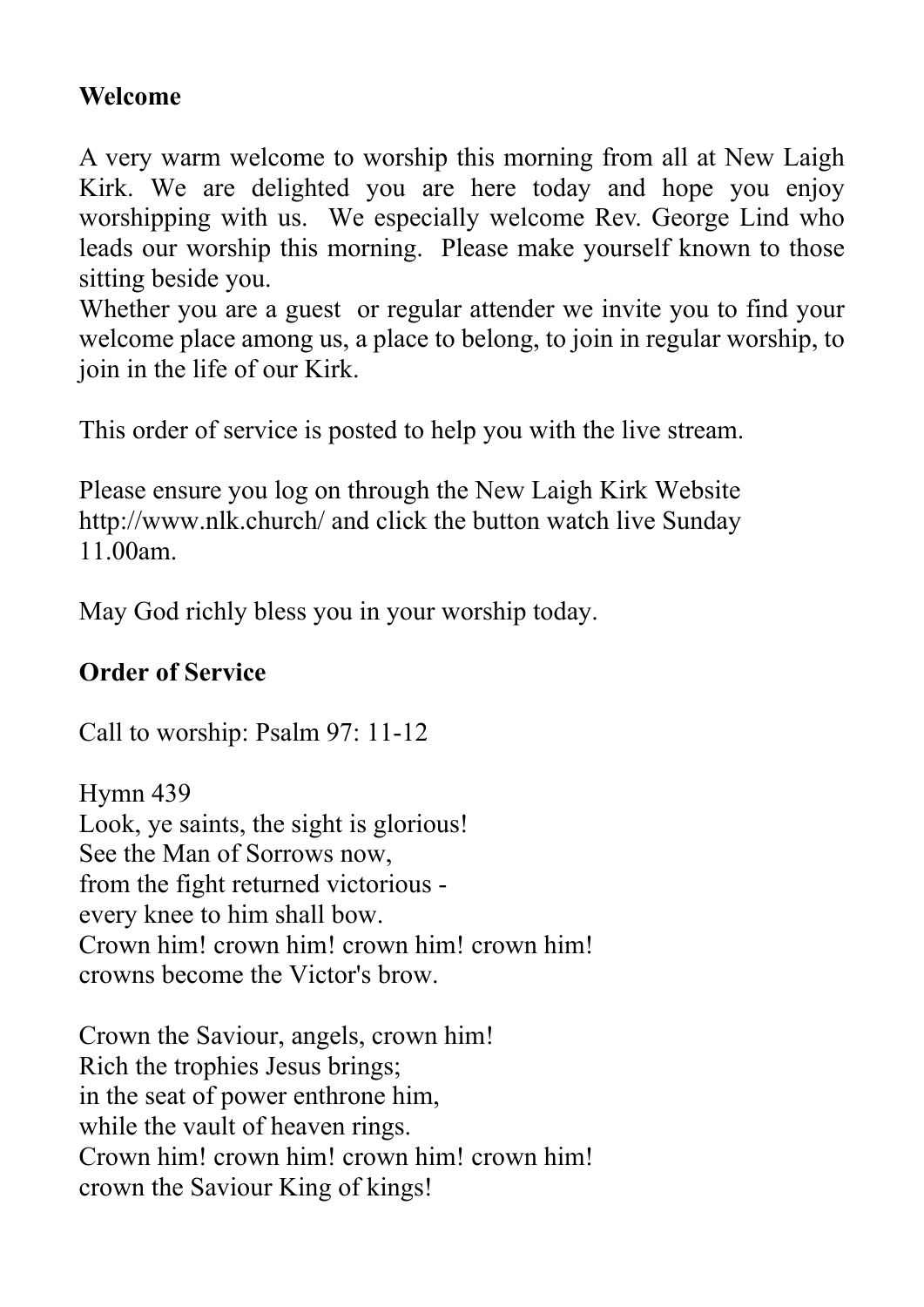Sinners in derision crowned him, mocked the dying Saviour's claim; saints and angels crowd around him, own his title, praise his name. Crown him! crown him! crown him! crown him! spread abroad the Victor's fame.

Hark, those bursts of acclamation! hark, those loud triumphant chords! Jesus takes the highest station - Oh, what joy the sight affords! Crown him! crown him! crown him! crown him! King of kings, and Lord of lords!

Prayers of Approach and Lord's Prayer

All Age Address

JP 106

I'm special because God has loved me, For He gave the best thing that He had to save me. His own Son Jesus, crucified to take the blame, For all the bad things I have done. Thank you Jesus, thank you Lord, For loving me so much. I know I don't deserve anything, Help me feel your love right now To know deep in my heart that I'm Your special friend.

Reading Acts 16:16-34

Anthem His name for ever shall endure; last like the sun it shall: men shall be blessed in him, and blessed all nations shall him call.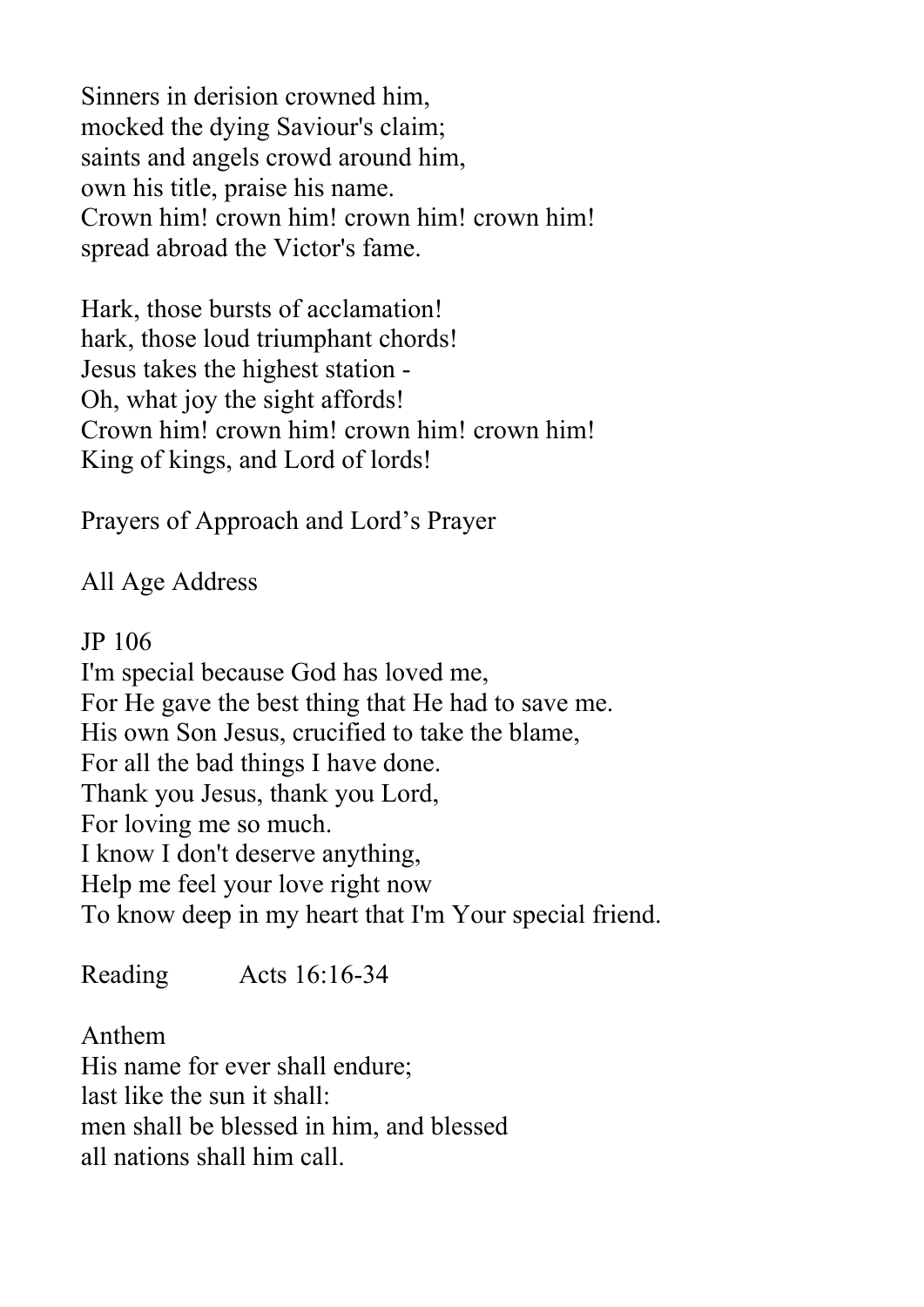Now blessed be the Lord our God, the God of Israel, For he alone doth wondrous works, in glory that excel

And blessed be his glorious name to all eternity: the whole earth let his glory fill. Amen, so let it be.

Reading John 17:20-26

Hymn 272 Father of peace, and God of love! we own your power to save, that power by which our Shepherd rose victorious o'er the grave.

Him from the dead you brought again, when, by his sacred blood, confirmed and sealed for evermore the eternal covenant stood.

O may your Spirit seal our souls, and mould them to your will, that our weak hearts no more may stray, but keep your precepts still;

That to perfection's sacred height we nearer still may rise, and all we think, and all we do, be pleasing in your eyes.

Prayer of Intercession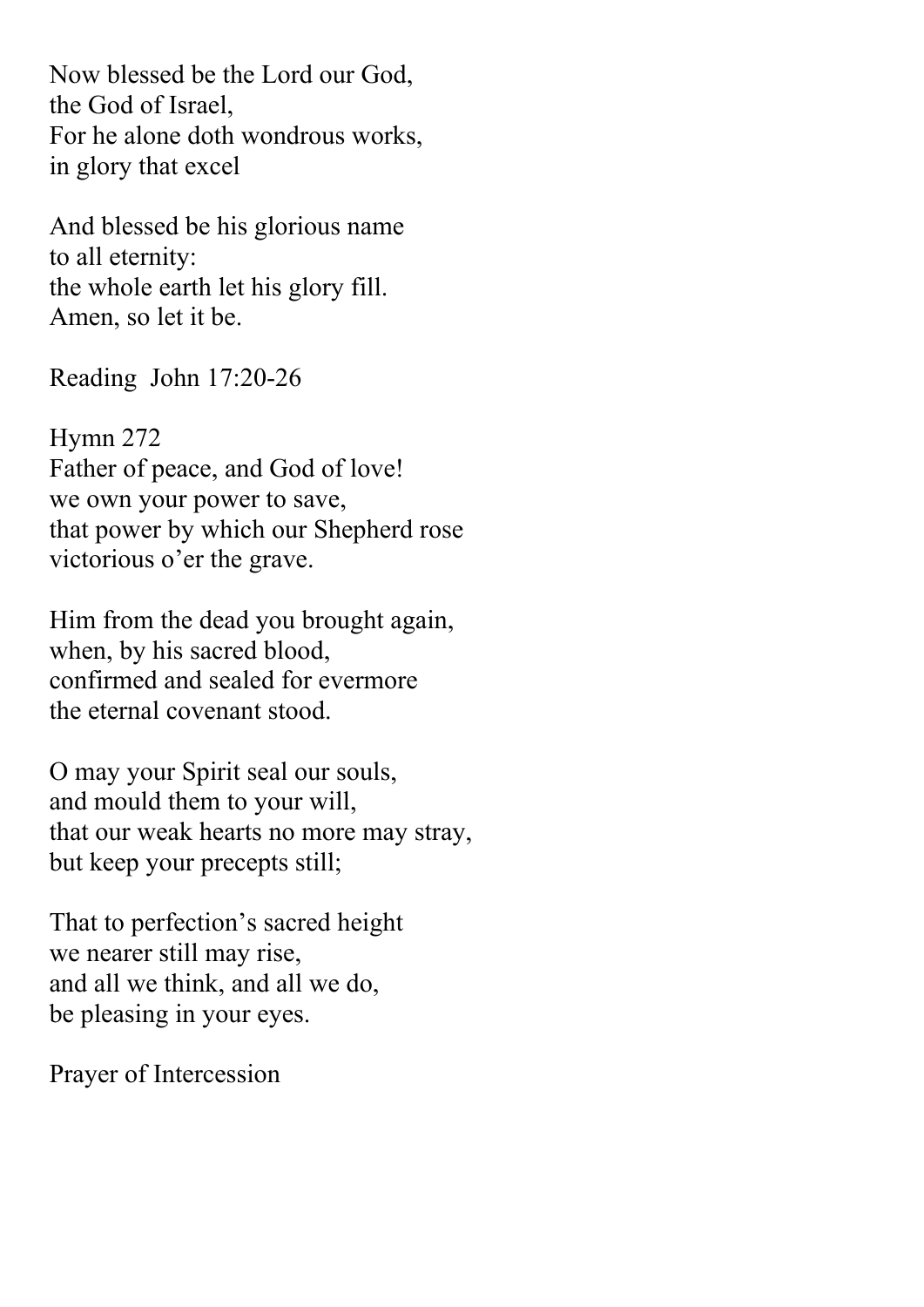Hymn 603 For your gift of God the Spirit, with us, in us, always true, pledge of life and hope of glory, Saviour, we would worship you.

He who in creation's dawning brooded o'er the pathless deep, still across our nature's darkness moves to wake our souls from sleep.

He it is, the living author, wakes to life the sacred word, reads with us the Bible story and reveals our risen Lord.

He it is who works within us, teaching rebel hearts to pray; he whose fervent intercessions rise for us both night and day.

Fill us with your grace and goodness, God the Father, Spirit, Son; in us, through us, now and always, may your perfect will be done.

Prayer

Sermon

Prayer of Dedication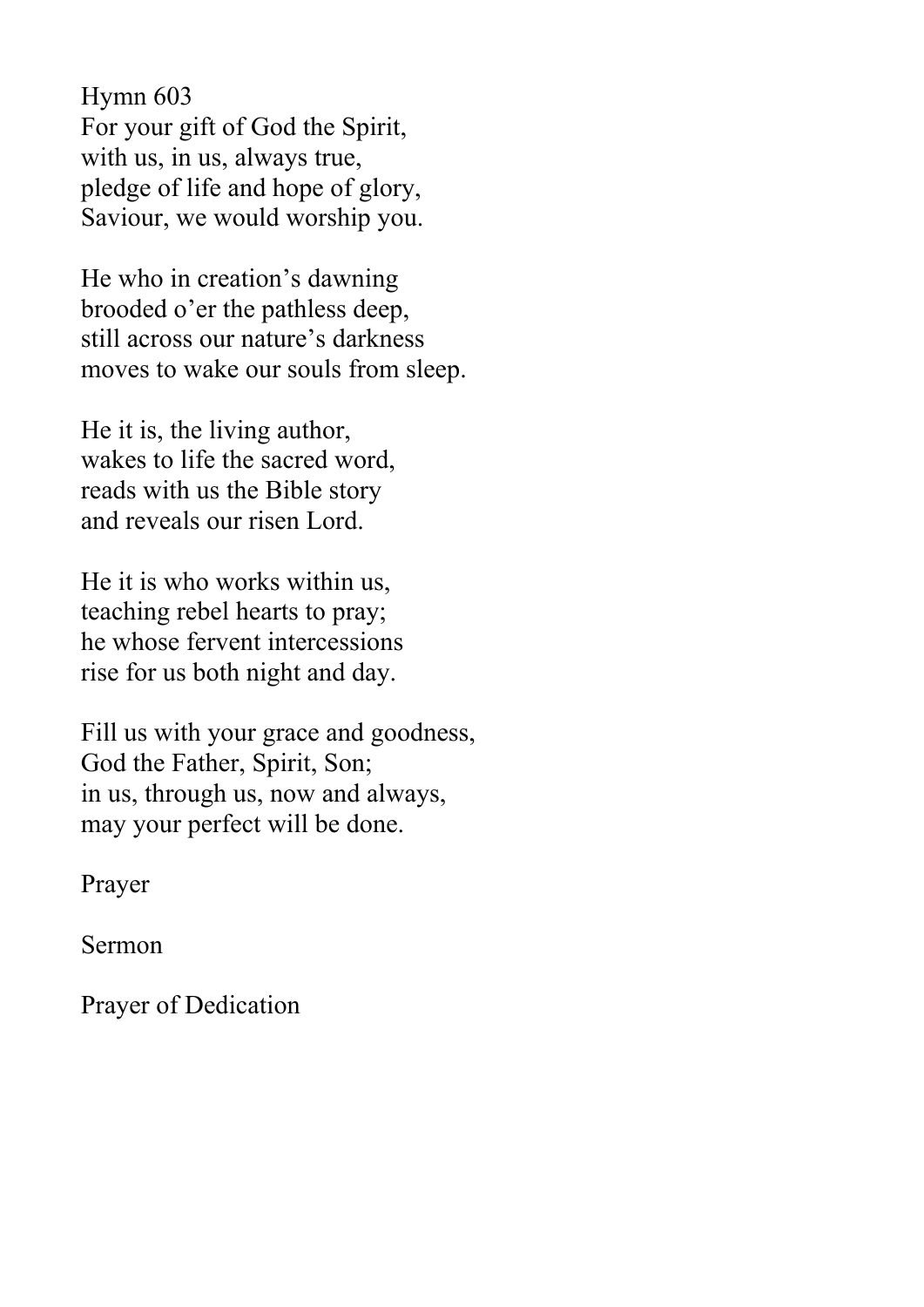Hymn 249 We have heard a joyful sound, 'Jesus saves!' Spread the gladness all around, 'Jesus saves!' Bear the news to every land, climb the steeps and cross the waves. Onward! — 'tis our Lord's command. Jesus saves!

Waft it on the rolling tide, 'Jesus saves!' Tell to sinners far and wide, 'Jesus saves!' Sing, ye islands of the sea; echo back, ye ocean caves; earth shall keep her jubilee: Jesus saves!

Sing above the battle's strife, 'Jesus saves! By his death and endless life Jesus saves!' Sing it softly through the gloom, when the heart for mercy craves; sing in triumph o'er the tomb, 'Jesus saves!'

Give the winds a mighty voice, 'Jesus saves!' Let the nations now rejoice, 'Jesus saves!' Shout salvation full and free to every strand that ocean laves – this our song of victory, 'Jesus saves!'

#### Benediction